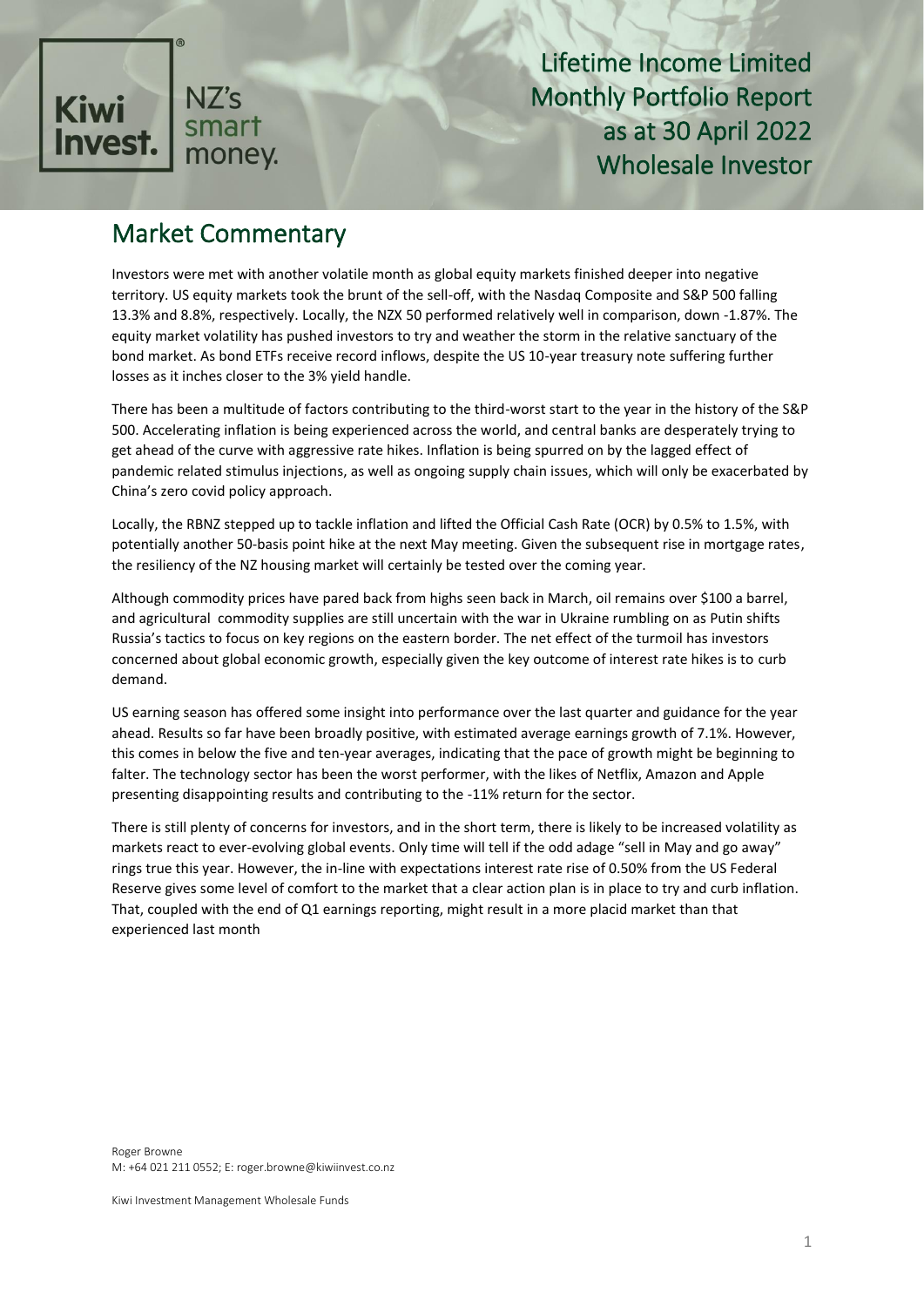

### Portfolio Commentary

### Lifetime Fixed Interest Trust

|                  | <b>Units</b> | Unit Price* | <b>Market Value</b> | $\%$   |
|------------------|--------------|-------------|---------------------|--------|
| <b>Cash Fund</b> | 130,921.61   | 1.0661      | 139.575.53          | 100.00 |
| <b>Total</b>     |              |             | 139.575.53          | 100.00 |

#### \*Applications are valued using the buy price, redemptions are valued using the sell price and market values are calculated using the mid-price.

The Cash Fund returned 0.13% before fees and taxes in April, beating its benchmark, the S&P/NZX Bank Bill 90- Day Index, which returned 0.08%.

Last month the RBNZ hiked 50bps, taking the OCR from 1% to 1.5%. While the magnitude of the hike itself was very much within expectations, the decision was widely perceived as dovish on the day as it became apparent that the RBNZ were prepared to front load the rate hikes in order to quell the record high levels of inflation. Yields initially fell but resume its upward climb through the rest of the month, particularly given another hot CPI print. The portfolio continued to reinvest at more attractive yields and took advantage of short, dated bonds that are offering a yield pick-up vs term deposits.

### Fund and Portfolio Returns\*

|                           | Month % | 3 Months | Year % | 3-Year % |
|---------------------------|---------|----------|--------|----------|
|                           |         | $\%$     |        | pа       |
| <b>Cash Fund</b>          | 0.11    | 0.32     | 1.02   | n/a      |
| <b>Benchmark return**</b> | 0.08    | 0.21     | 0.55   | n/a      |

\*Returns for funds and their respective benchmarks are calculated on a time weighted basis, whilst returns for the Portfolio are calculated on a money-weighted basis. Returns are gross of tax and fees.

\*\*S&P/NZX Bank Bill 90-Day Index

## Monthly Transactions

| Event    | <b>Date</b> | <b>Description</b> | <b>CCY</b> | <b>Quantity</b> | <b>Price</b>             | <b>Amount</b> |
|----------|-------------|--------------------|------------|-----------------|--------------------------|---------------|
| Sell     | 13-Apr      | Cash Fund          | NZD.       | 16.92           | 1.0650                   | 18.02         |
| Expenses | 26-Apr      | Cash Fund          | NZD.       | $-18.02$        | $\overline{\phantom{a}}$ | $-18.02$      |

Roger Browne

M: +64 021 211 0552; E: roger.browne@kiwiinvest.co.nz

Kiwi Investment Management Wholesale Funds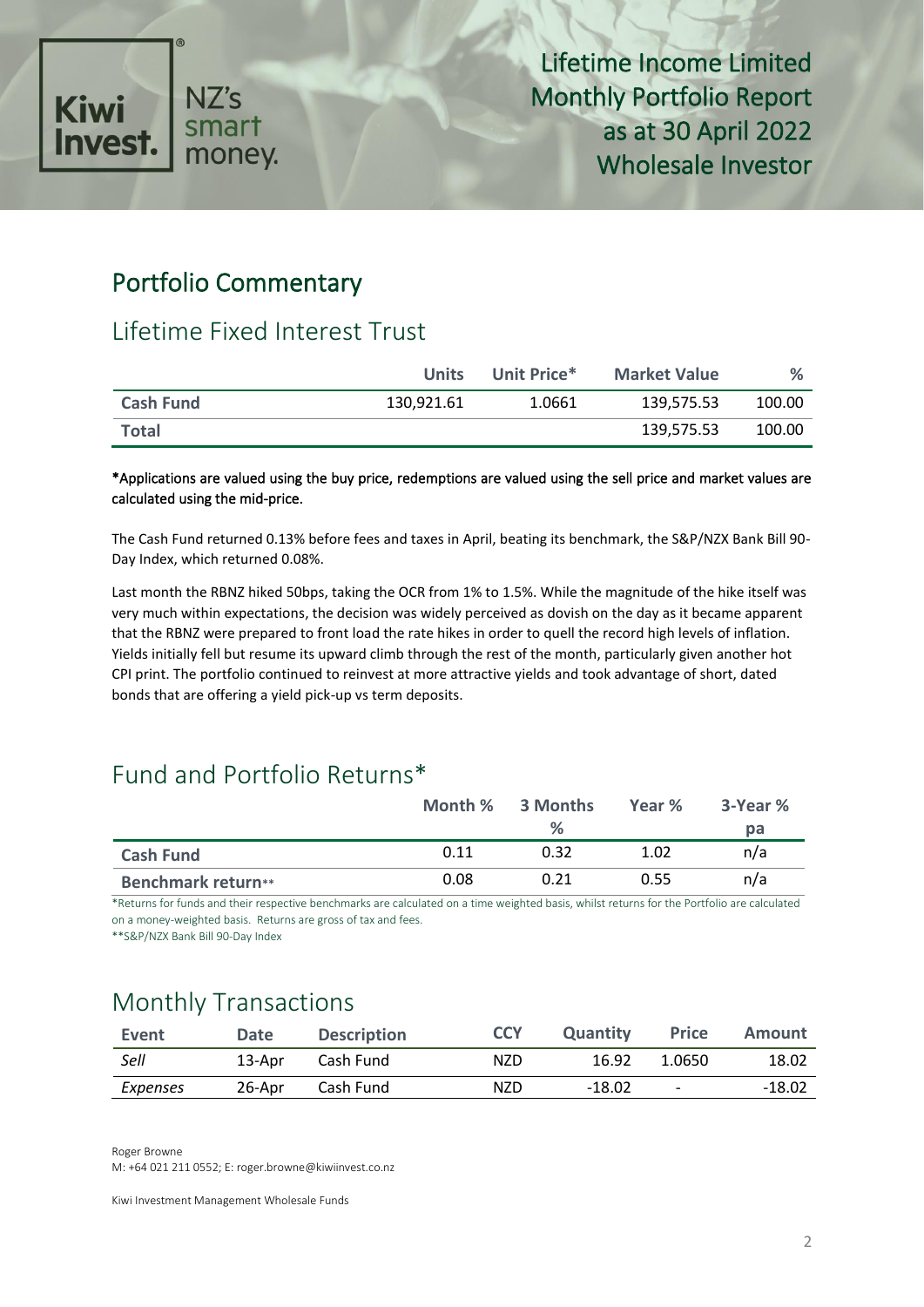

## Monthly Summary

| <b>Description</b>                | <b>MTD</b> | YTD        |
|-----------------------------------|------------|------------|
| <b>Beginning Value</b>            | 139,436.44 | 139,436.44 |
| <b>Net Contributions</b>          | 0.00       | 0.00       |
| <b>Total Investment Gain/Loss</b> | 157.11     | 157.11     |
| Income                            | 0.00       | 0.00       |
| <b>Management Fees Paid</b>       | $-18.02$   | $-18.02$   |
| <b>Other Expenses</b>             | 0.00       | 0.00       |
| <b>Ending Value</b>               | 139,575.53 | 139,575.53 |

Roger Browne M: +64 021 211 0552; E: roger.browne@kiwiinvest.co.nz

Kiwi Investment Management Wholesale Funds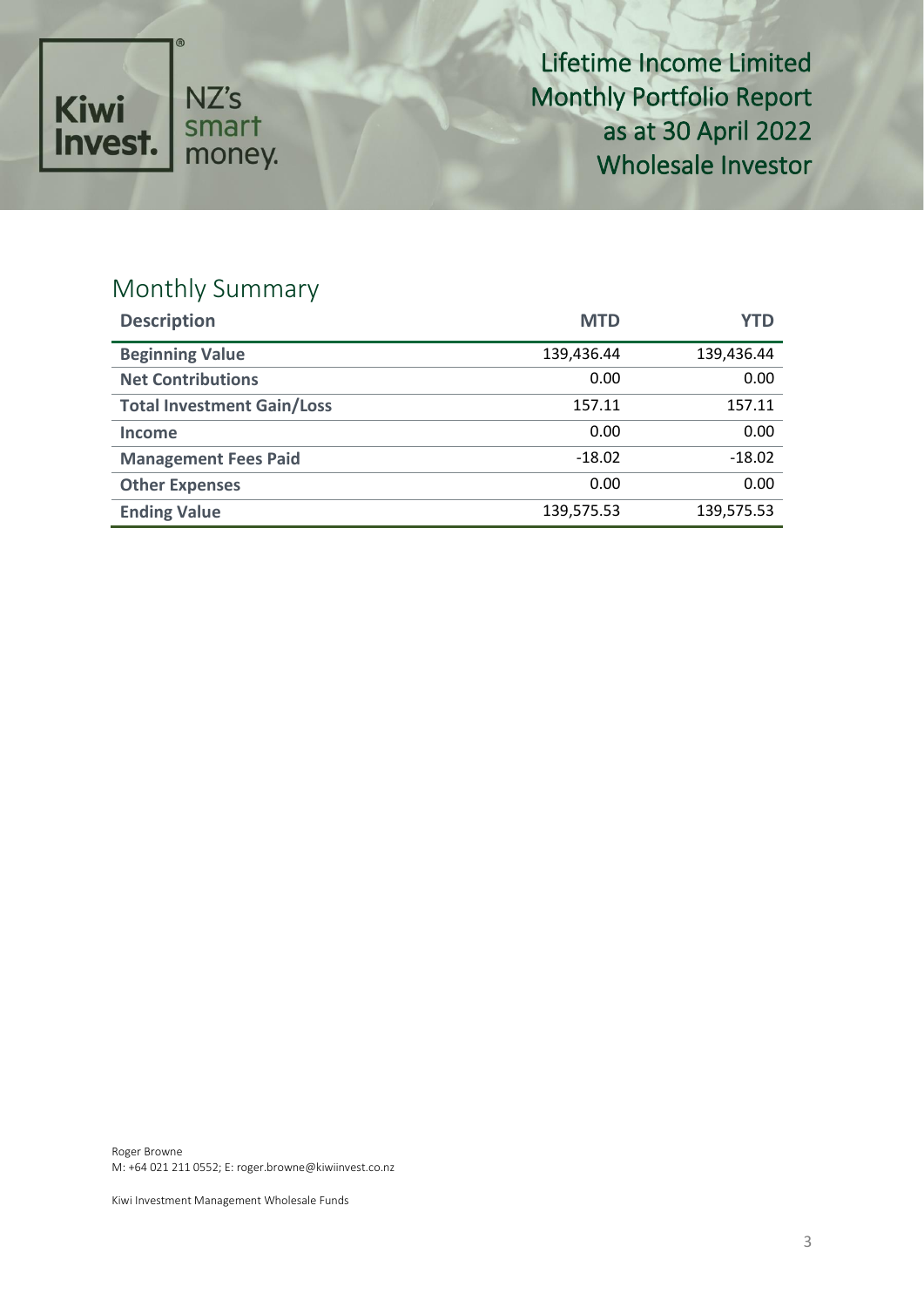### NZ's **Kiwi** smart **Invest** money.

# Lifetime Income Limited Monthly Portfolio Report as at 30 April 2022 Wholesale Investor

## Lifetime VIP Balanced Fund

|                            | <b>Units</b> | <b>Unit Price</b> | <b>Market Value</b> | %      |
|----------------------------|--------------|-------------------|---------------------|--------|
| <b>Fixed Interest Fund</b> | 2,469,777.90 | 0.0125            | 3.097.842.42        | 45.43  |
| <b>Growth Fund</b>         | 1,998,928.05 | 1.8614            | 3,720,804.66        | 54.57  |
| <b>Total</b>               |              |                   | 6,818,647.08        | 100.00 |

#### *Fixed Interest Fund*

The Fixed Interest Fund returned -1.76% before fees and taxes in April, outperforming its benchmark, which returned -2.37%. Outperformance was again predominantly due to our long-held conviction on maintaining a lower average maturity than that of our benchmark as long-term rates gapped up. All things being equal, bond prices go down when interest rates go up, and usually more so if the maturity of the bond is higher. Offsetting this, company spreads (the higher interest rate you need on top of a government bond to compensate you for the higher risk) widened close to early March levels when the import of the Ukrainian invasion began to hit.

Like a broken record, our conviction remains that it's best to stay (on average) in shorter maturity bonds for now. That's kept us in good stead with many competitors' global bond portfolios with longer maturities down - 10% year to date. Yes, economies could cool so much that people begin to believe that prices will move down faster, and hence longer bond yields could come down (and their prices go up). Yes, some kind of breakthrough may come in the Ukraine conflict and a reopening in China. But we don't believe that anyone watching the terrible events unfold thinks that's likely - at least yet. In fact, the concern is that if China finds a way through its Covid issues, it will have more demand for oil even as embargoes on Russian oil ratchet up. In such a case, the oil price could peak much higher - and hence inflation - before coming down again as aggressive interest rate hikes really bite. But, to be clear, it's a concern and not our base case. Nevertheless, there is good news. We are getting closer to the point where maturing bonds are being reinvested into much higher-yielding bonds delivering income to our investors. Credit spreads have widened, and interest rates are higher, creating an attractive buying opportunity. To that end, we opportunistically added to solid global company bonds such as JPMorgan (A-), consumer products giant GSK (BBB), Amazon (AA), New York Life (AA+), Abbott Labs (AA-) and Unilever (A+). We also purchased the new issue of NZ property company, GMT (BBB+). We expect to stay pretty active in company bonds over the next few months.

#### *Growth Fund*

The Growth Fund returned -4.33% before tax and fees in April, ahead of its benchmark, which returned -4.46%. While the equity markets experienced a gloomy month, the weakening Kiwi Dollar and positive returns generated by our alternative assets helped to soften the blow.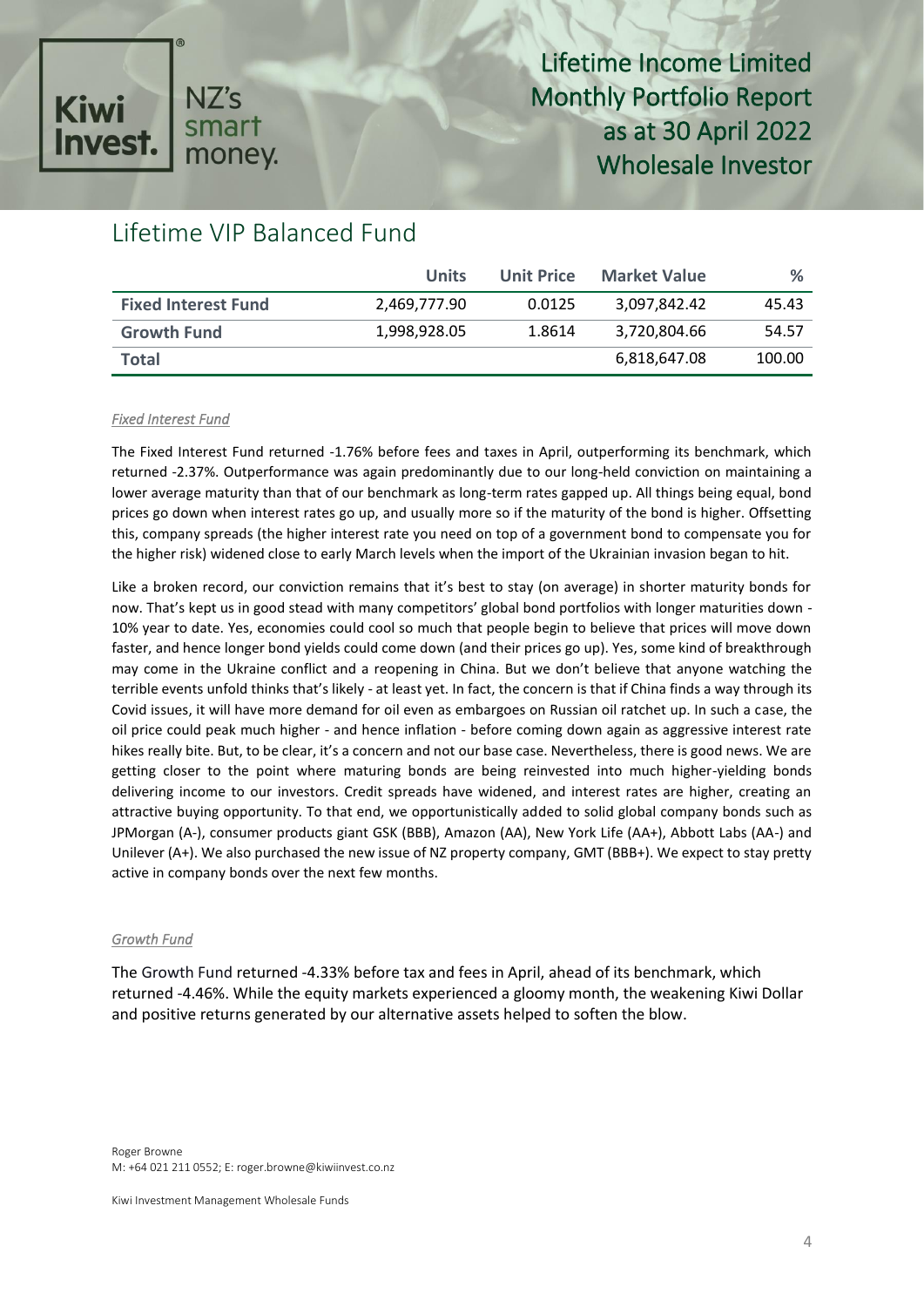

### Fund and Portfolio Returns\*

|                            | Month % | 3 Months | Year %  | 3-Year % |
|----------------------------|---------|----------|---------|----------|
|                            |         | ℅        |         | pa       |
| <b>Fixed Interest Fund</b> | $-4.33$ | $-7.71$  | 1.47    | n/a      |
| <b>Benchmark return**</b>  | $-4.46$ | $-7.87$  | $-0.19$ | n/a      |
| <b>Growth Fund</b>         | $-1.76$ | $-4.05$  | $-7.56$ | n/a      |
| <b>Benchmark return***</b> | $-2.37$ | $-5.62$  | $-9.97$ | n/a      |

*\*The above returns are calculated on a time weighted basis. Returns for Funds and their respective benchmarks are calculated gross of foreign tax credit.* 

*\*\*S&P/NZX New Zealand Government Bond Index in NZ dollars*

*\*\*\*50% Solactive Kiwi Global Markets Screened NZD Index, 50% Solactive Kiwi Global Markets Screened Hedged to NZD Index*

### Monthly Transactions

| Event              | <b>Date</b> | <b>Description</b>                 | <b>CCY</b> | <b>Quantity</b> | <b>Price</b> | <b>Amount</b> |
|--------------------|-------------|------------------------------------|------------|-----------------|--------------|---------------|
| Sell               | 12-Apr      | Kiwi Wealth Fixed<br>Interest Fund | <b>NZD</b> | 556.24          | 1.2640       | 703.09        |
| Sell               | 12-Apr      | Kiwi Wealth Growth<br>Fund         | <b>NZD</b> | 826.80          | 1.9414       | 1,605.15      |
| <b>Withdrawals</b> | 26-Apr      | Management Fee                     | <b>NZD</b> | $-1,605.15$     |              | $-1,605.15$   |
| Withdrawals        | 26-Apr      | Management Fee                     | <b>NZD</b> | $-703.09$       | -            | $-703.09$     |
| Buy                | 28-Apr      | Withdrawal                         | <b>NZD</b> | 41,858.95       | 1.8868       | 78,979.46     |
| Sell               | 28-Apr      | Withdrawal                         | <b>NZD</b> | 62,896.76       | 1.2557       | 78,979.46     |

### Monthly Summary

| <b>Description</b>                | <b>MTD</b>    | YTD           |
|-----------------------------------|---------------|---------------|
| <b>Beginning Value</b>            | 7,043,711.47  | 7,043,711.47  |
| <b>Net Contributions</b>          | 0.00          | 0.00          |
| <b>Total Investment Gain/Loss</b> | $-222,756.15$ | $-222,756.15$ |
| Income                            | 0.00          | 0.00          |
| <b>Management Fees Paid</b>       | $-2,308.24$   | $-2,308.24$   |
| <b>Other Expenses</b>             | 0.00          | 0.00          |
| <b>Ending Value</b>               | 6,818,647.08  | 6,818,647.08  |

Roger Browne M: +64 021 211 0552; E: roger.browne@kiwiinvest.co.nz

Kiwi Investment Management Wholesale Funds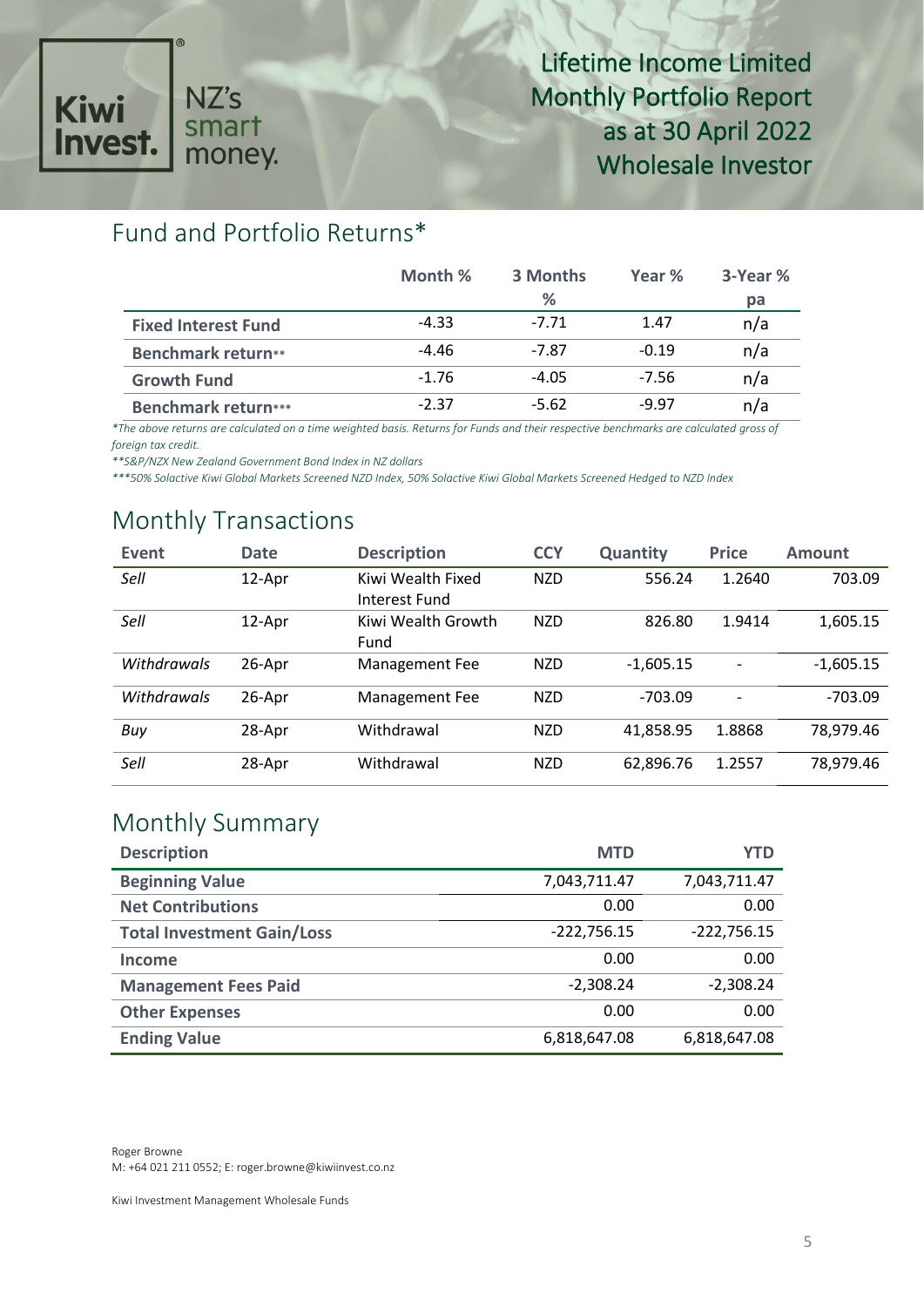

### Lifetime International Companies Fund

|                                   | <b>Units</b> | Unit Price* | <b>Market Value</b> | ℅      |
|-----------------------------------|--------------|-------------|---------------------|--------|
| <b>Global Quantitative Fund -</b> | 1,253,265.27 | 1.4241      | 1,784,775.08        | 69.27  |
| <b>Hedged</b>                     |              |             |                     |        |
| Global Quantitative Fund -        | 551,021.92   | 1.4367      | 791.653.19          | 30.73  |
| <b>Unhedged</b>                   |              |             |                     |        |
| <b>Total</b>                      |              |             | 2,576,428.27        | 100.00 |

*\*Applications are valued using the buy price, redemptions are valued using the sell price and market values are calculated using the mid-price.*

### *Global Quantitative Fund*

Global Quantitative finished ahead of its benchmark in April. Yields continued their upward march as inflation spiked to 8.5% in the US during the month, sending equities lower. Equity sentiment further soured with disappointing earnings reports from mega-cap tech stocks Amazon, Apple and Alphabet at the end of the month. US GDP missed expectations with a surprise Q1 contraction, mainly due to a strong US dollar resulting in a large trade deficit. The winners globally were Consumer Staples, Saudi Arabia and Value (relatively cheaper firms), while laggards included Communication Services, Brazil and Growth (the opposite of Value).

Our top sector for stock picking was Information Technology, where overweight Mastercard bucked the market trend, ending the monthly 2% higher after beating earnings expectations. Our worst sector for stock picking was Financials, where an overweight to Blackrock detracted from relative returns as it fell by 18%. Overall, the top-performing relative position was not holding Netflix, which cratered by 49% after reporting weak subscriber numbers. The worst pick was an off benchmark holding in Matson Inc, a transportation company, which fell 28% on fears that high inflation and increasing rates will curb consumer spending.

We increased allocation to IT (Apple, Screen Holdings) and Real Estate (Jones Lang, Brixmor), while we reduced Consumer Discretionary (Lowe's, Whirlpool Corp) and Health Care (J&J, Hologic). Information Technology and Health Care are our favoured sectors, while Utilities and Consumer Staples are our largest underweights.